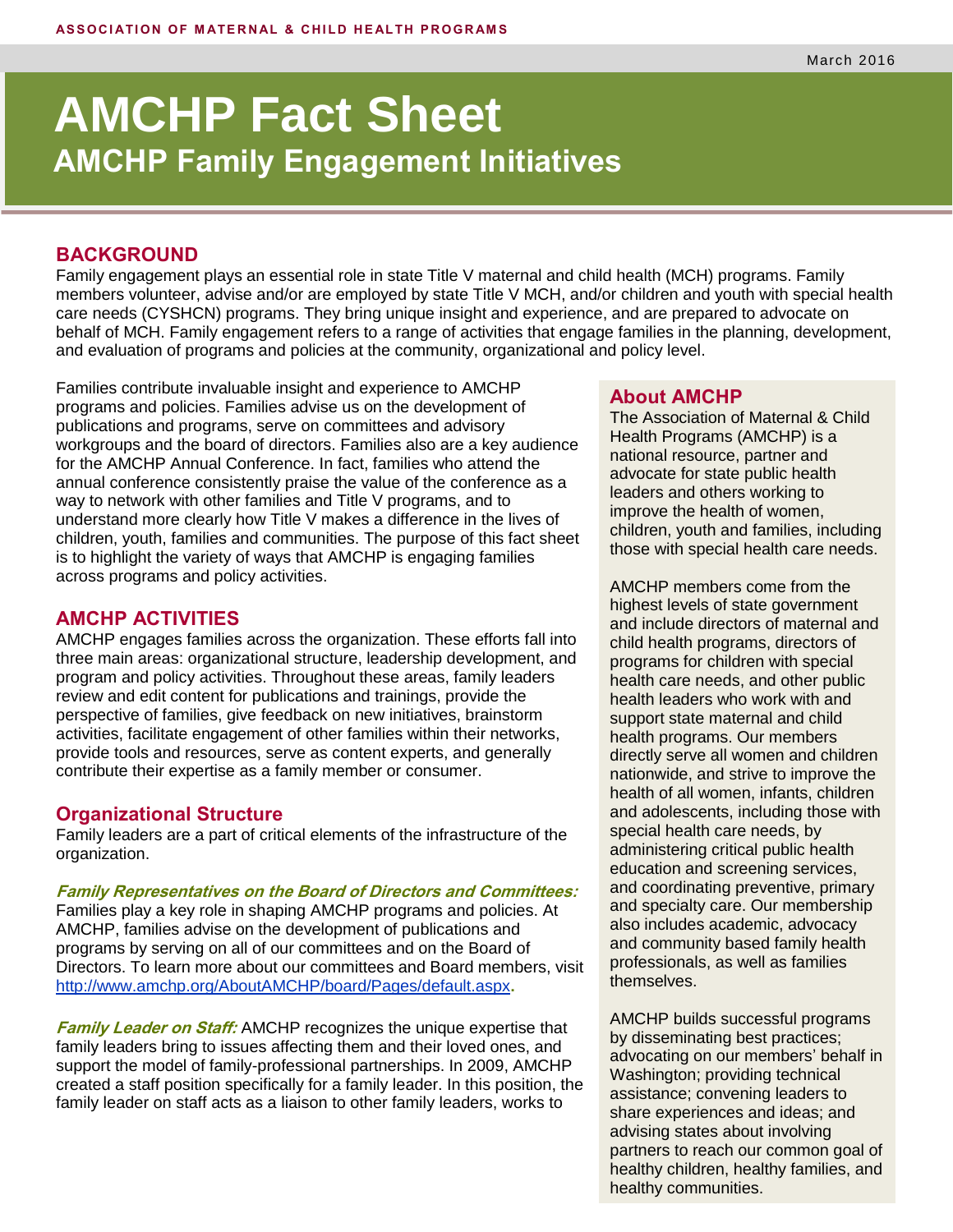help ensure that the family voice is represented throughout AMCHP activities, and serves as one of the family leader representatives on behalf of the organization.

**Family Delegates:** Each Title V program paying dues may designate up to five delegates who have voting rights and the fifth delegate seat must be held by a family liaison to the Title V program. This delegate is called a 'Family Delegate.' The Family Delegate is an active advocate for all families in their state or territory, including families with special health care needs, and works within state, territorial, and/or community systems of care to advise, promote, and educate families and program/policy leaders on new and existing policies/programs. Historically, family leaders have represented children and youth with special health care needs and it is the aim to have family representatives from all MCH programs. To learn more about the Family Delegate role, visit <http://www.amchp.org/programsandtopics/family-engagement/Pages/default.aspx>

**Family and Youth Leadership Committee:** The Family and Youth Leadership Committee (FYLC) works to advance the role of families in the design and creation of state, local and national health systems serving women and children, including children and youth with special health care needs. The Family and Youth Leadership Committee envisions that all families will be equipped to be effective leaders, advocates, and partners in health care and in their communities. Members of the FYLC support the work of AMCHP in a variety of ways, including serving as reviewers for family and youth applications and awards, presenting on webinars and virtual trainings for family leaders, writing articles for AMCHP publications, and creating state profiles of parent-led, family-focused, organizations.

# **Leadership Development**

Developing family leaders and helping them obtain the tools and resources they need to be active participants in the workforce is a main priority of AMCHP.

**Family Leader Support:** In response to direct requests from our members, AMCHP hosts bi-monthly webinars for Family Delegates and all family leaders on various topics identified as important to them through needs assessment data from these groups. Examples of past webinars include: changes and opportunities, adaptive leadership, and advocacy and education of elected officials at the local and national level. The webinars also provide a venue for family leaders to meet and network with each other.

**Leadership Lab, Family Leader Cohort:** For nearly 20 years, AMCHP has supported the development of maternal and child health leaders through formal and informal learning opportunities, experience, dialogue, feedback, peer-topeer learning, mentoring, coaching, and more. To meet the expanding needs of Title V staff, AMCHP redesigned our approach to leadership development by launching the Leadership Lab. One of the most important aspects of the Leadership Lab is that it contains several cohorts: Directors, Epidemiologists, Next Generation Leaders and Family Leaders. This model builds on our prior Family Scholars program and gives family leaders the benefit of an individualized track to meet their unique needs while also providing integrated learning opportunities with all cohorts for more holistic leadership development. To learn more, visit the Leadership Lab website at [http://www.amchp.org/programsandtopics/WorkforceDevelopment/LeadershipLab/Pages/default.aspx.](http://www.amchp.org/programsandtopics/WorkforceDevelopment/LeadershipLab/Pages/default.aspx)

**Family Engagement Survey:** With support from the Lucile Packard Foundation for Children's Health and the Maternal and Child Health Bureau (MCHB), AMCHP launched a Title V family engagement survey in November 2014. The survey, which included an MCH and CYSHCN version, was designed to identify barriers, best practices, and roles of family leaders within Title V programs. Family leaders were involved in determining the elements, design and piloting of the survey. Currently, AMCHP is developing survey reports and case studies as part of a Web-based tool kit based on some of the results of the survey. Family leaders also reviewed and provided feedback on all of these products.

**Family Engagement Community of Practice (CoP):** In October 2015, AMCHP launched a Community of Practice (CoP) on Family Engagement. The goal of the AMCHP Family Engagement CoP is to increase Title V capacity to engage families in their work. The CoP provides a platform to share ideas, innovations, lessons learned, successes and best practices from subject matter experts. MCH and CYSHCN directors who expressed an interest in a CoP in response to the family engagement survey were invited to participate along with family leaders. The CoP officially launched in December 2015 with an orientation webinar.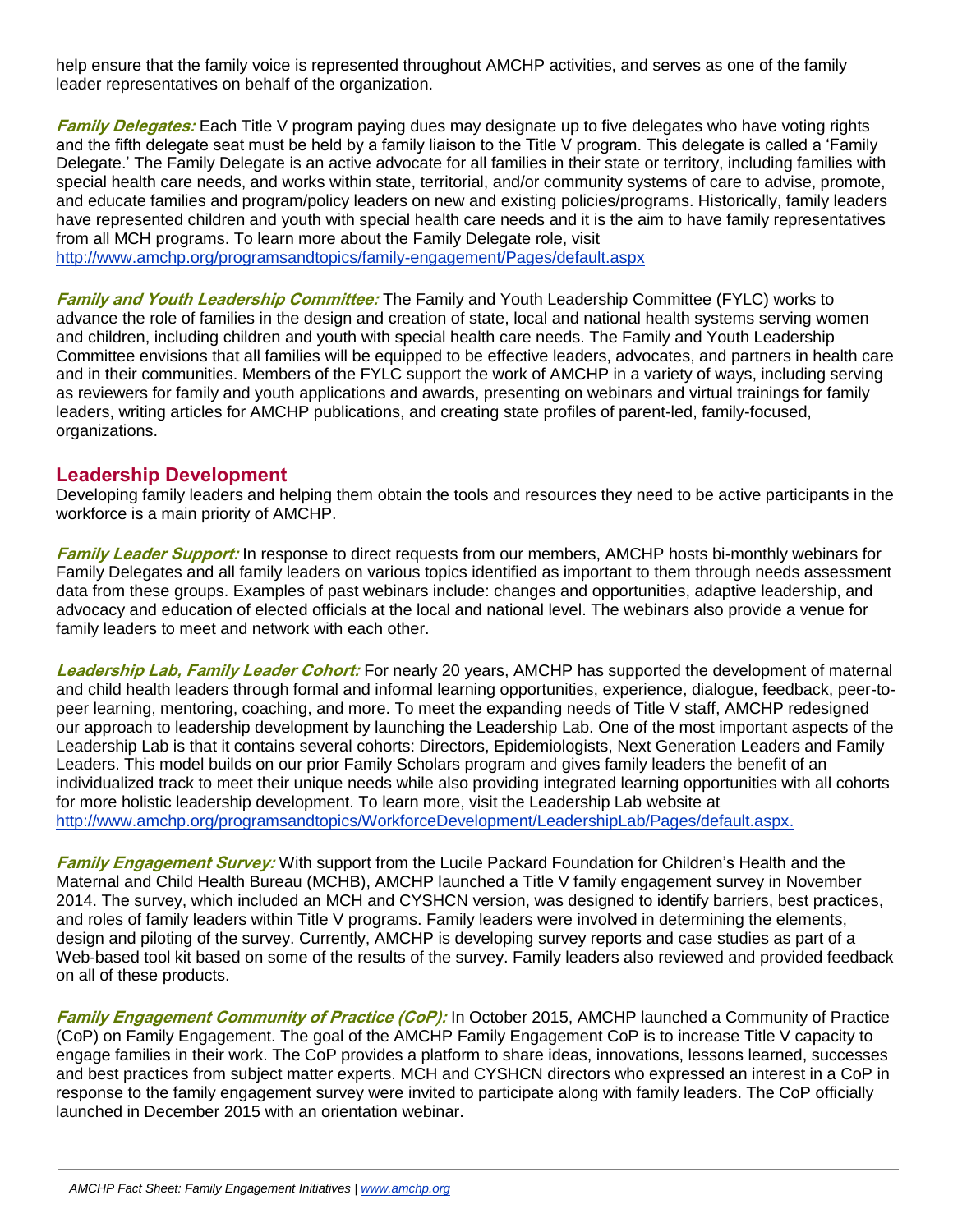**Family Engagement and Leadership Web Portal:** AMCHP redesigned our family engagement Web page into an expanded Web portal for family engagement. The Web portal, which was designed based on requests, review and feedback from family leaders and Title V staff, includes new tabs for important information on family leadership, Family Delegates, state information, and tools and resources. To explore the Web portal, visit [http://www.amchp.org/programsandtopics/family-engagement/Pages/default.aspx.](http://www.amchp.org/programsandtopics/family-engagement/Pages/default.aspx)

## **Program and Policy Activities**

Families are both engaged in the development of, and a target audience for, program and policy activities at AMCHP.

**Alliance for Innovation (AIM) Access:** AMCHP works with states and a coalition including the American Academy of Pediatrics (AAP), Association of State and Territorial Health Officials (ASTHO), National Academy for State Health Policy (NASHP), National Conference of State Legislatures (NCSL) and National Governors Association (NGA). The focus is on these three areas: 1) Improving continuity of coverage and care for pregnant women and children, 2) Improving systems of care for CYSHCN, and 3) Implementing Bright Futures. With support from MCHB, AMCHP works with Family Voices to actively engage them in thinking on the process and to work with them to write an issue brief on family experiences in gaining access to health insurance in an era of rapid health reform.

**State Public Health Autism Resource Center (SPHARC):** AMCHP's SPHARC, which is funded by MCHB, [\(www.amchp.org/SPHARC\)](http://www.amchp.org/SPHARC) is a comprehensive Web-based resource center intended to provide ongoing technical assistance and facilitate cross-state learning to increase the capacity of states, particularly Title V programs and HRSA state autism implementation and planning grantees, in developing and implementing systems of care for children and youth with autism spectrum disorders and other developmental disabilities (ASD/DD). SPHARC engages family leaders in developing and delivering technical assistance to help states improve systems of care through webinars, workshop presentations, peer-to-peer exchanges, etc. Family organizations also are recipients of the state autism grants (MD and NJ).

**The Return on Investment Analytic Action Learning Collaborative (ROI Analytic ALC):** The ROI Analytic ALC, which is supported by the W.K. Kellogg Foundation, is a project that aims to conduct economic analyses of specific state MCH programs. In order to participate in the ROI Analytic ALC, applicants must assemble a diverse team of MCH program or policy staff, epidemiology staff, community partners, and/or additional state team members based on the MCH program being analyzed. Family leaders are encouraged as an additional state team member in order to provide input on the elements to include and factors to consider for economic analysis. For example, the Kansas state team included a family advisor who played a pivotal role in the survey design and data collection of direct and indirect costs to families for traveling to the seating clinics. To learn more about the ROI Analytic ALC projects, visit the AMCHP [Return on Investment Website.](http://www.amchp.org/programsandtopics/data-assessment/Pages/Return-on-Investment.aspx)

**Action Learning Collaborative for the National Consensus Framework for Improving Quality Systems of Care for Children and Youth with Special Health Care Needs:** The overall goal of the *National Consensus Framework for Improving Quality Systems of Care for Children and Youth with Special Health Care Needs* is to reach consensus among key national stakeholders on standards that would help state leaders transform and improve systems of care for CYSHCN. The second phase of this project focused on promoting the use and implementation of the National Standards to states by convening multidisciplinary state teams. AMCHP, with support from the Lucile Packard Foundation for Children's Health, brought together eight state teams that included representation from families and consumers who were instrumental in informing and guiding technical assistance and trainings to providers, payers, and health plan representatives.

**The AMCHP Every Mother Initiative:** With support from [Merck for Mothers,](http://www.merckformothers.com/?utm_medium=cpc&utm_source=%5bpuublisher%5d&utm_campaign=Brand&utm_term=merck%20for%20mothers&utm_content=s%5bkeyword_id%5d_dc%7cpcrid%7c48940994118%7cpkw%7cmerck%20for%20mothers%7cpmt%7ce) the AMCHP Every Mother Initiative launched in 2013 to help states take specific and focused steps to reduce maternal mortality and severe morbidity. At its core, the Every Mother Initiative is about peer learning and mentorship. To facilitate this learning, AMCHP hosts 15-month Action Learning Collaboratives (ALCs), or multidisciplinary learning communities that come together to address a common public health issue. Every Mother ALCs aim to strengthen state maternal mortality review (MMR) capacity and support states in taking action based on MMR committee recommendations. States participating in the ALCs include families and consumers in the design and execution of their respective MMR datato-action translation projects.